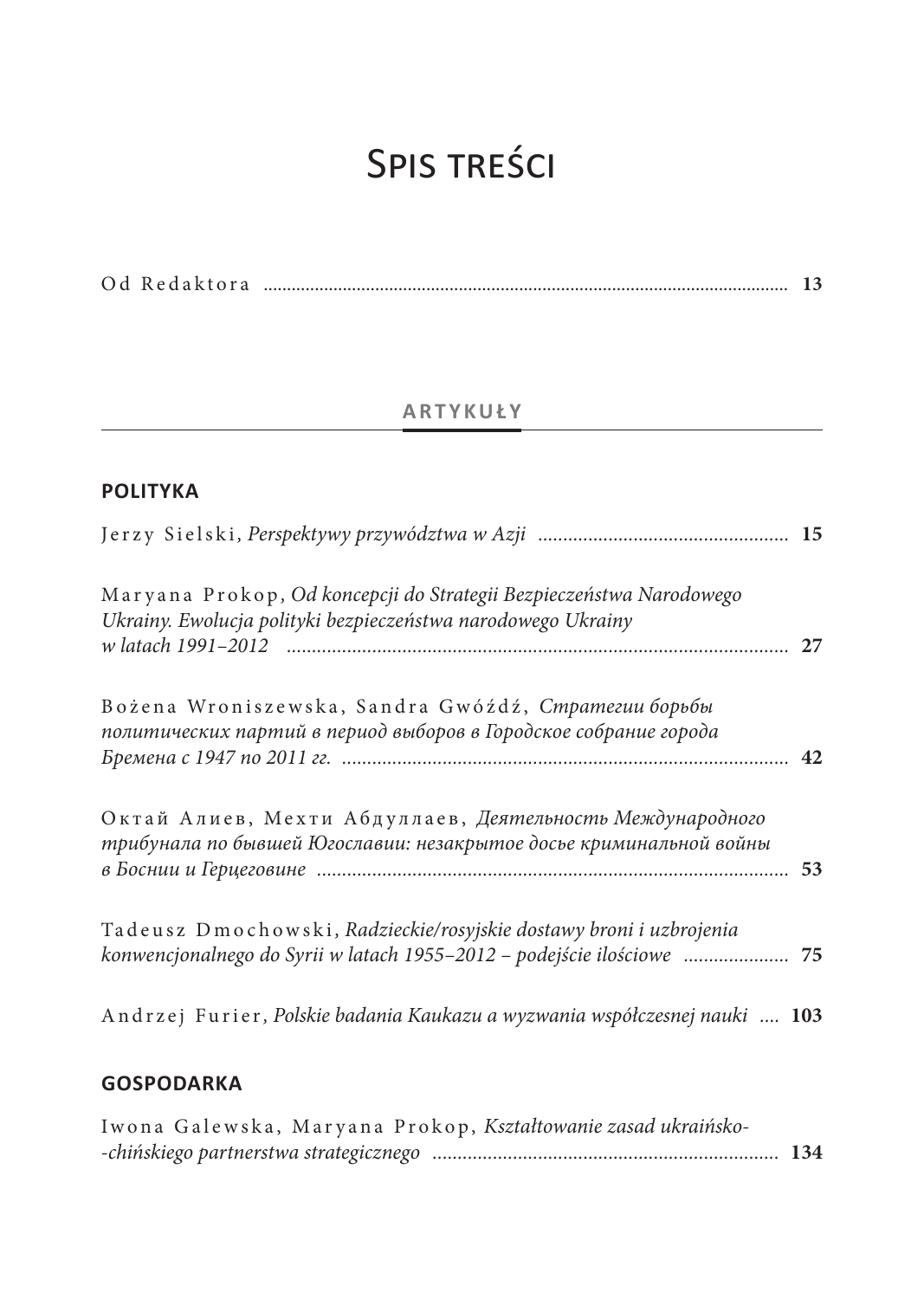## **KULTURA**

|  | Наталья Гбужиньска, Высшее образование в Москве и в России - |  |
|--|--------------------------------------------------------------|--|
|  |                                                              |  |

Дариуш Мательски *, Национальное самосознание и интеграционные процессы лужицких сербов в Германской империи. Часть II: От первой миров войны до наших дней (от 1914 года до начала XXI в.) ........................* **182**

### **HISTORIA**

| Andrzej Chodubski, Ogniwa rozwoju kontaktów polsko-mongolskich  210                                                                                                             |  |
|---------------------------------------------------------------------------------------------------------------------------------------------------------------------------------|--|
| Arkadiusz Krawcewicz, Polityka wschodnia w koncepcjach                                                                                                                          |  |
| Swietłana Czerwonnaja, Białoruś Zachodnia w interpretacji polskiej:<br>wybrane wątki historyczne i motywy liryczne.<br>Część I: Czynnik białoruski w historii państwa polskiego |  |
| Акылбек Л. Салиев, Опрактике вмешательства царской власти<br>в деятельность народных судов кочевого населения Туркестана                                                        |  |

### **SPRAWOZDANIA**

(*по архивным, правовым и иным материалам*) *.................................................* **273**

| Natalia Seklecka, Sprawozdanie z przebiegu II Międzynarodowej Konferencji<br>Naukowej "Dyplomacja europejska wobec wyzwań XX i XXI wieku"  283 |     |
|------------------------------------------------------------------------------------------------------------------------------------------------|-----|
| Wojciech Łysek, Sprawozdanie z ogólnopolskiej konferencji naukowej<br>"VI Zjazd Geopolityków Polskich"                                         | 287 |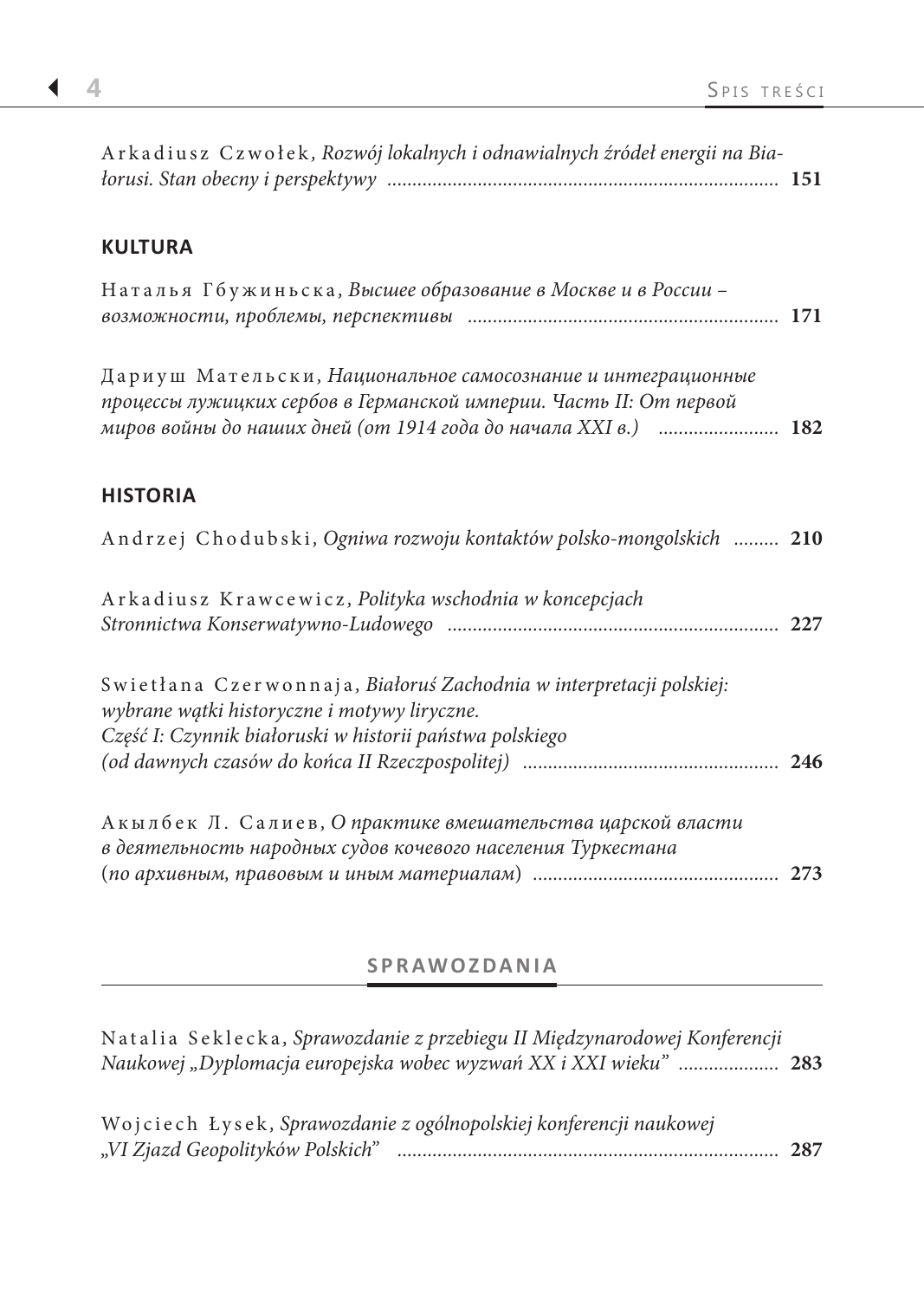## **RECENZJE**

| Viktor V. Chernous, T. Bodio (red.) (2013). Kaukaz: transformacja                                                                                     | 301 |
|-------------------------------------------------------------------------------------------------------------------------------------------------------|-----|
| Natalia Gburzyńska, Rozumem Rosji nie zrozumiesz, i zwykłą miarą jej<br>nie zmierzysz. Postać szczególną ona ma - w Ruś można tylko wierzyć [recenzja |     |
| Wojciech Stankiewicz, Czubocha K. (2012). Separatyzm etniczny w dobie<br>praw człowieka - nowe wyzwania dla państwa narodowego i społeczności między- | 306 |

## **VARIA**

| Акмаль Саидов, Демократические выборы в Узбекистане: | 313 |
|------------------------------------------------------|-----|
| Иоанна Маршалэк-Кава, Выборы Президента Республики   | 320 |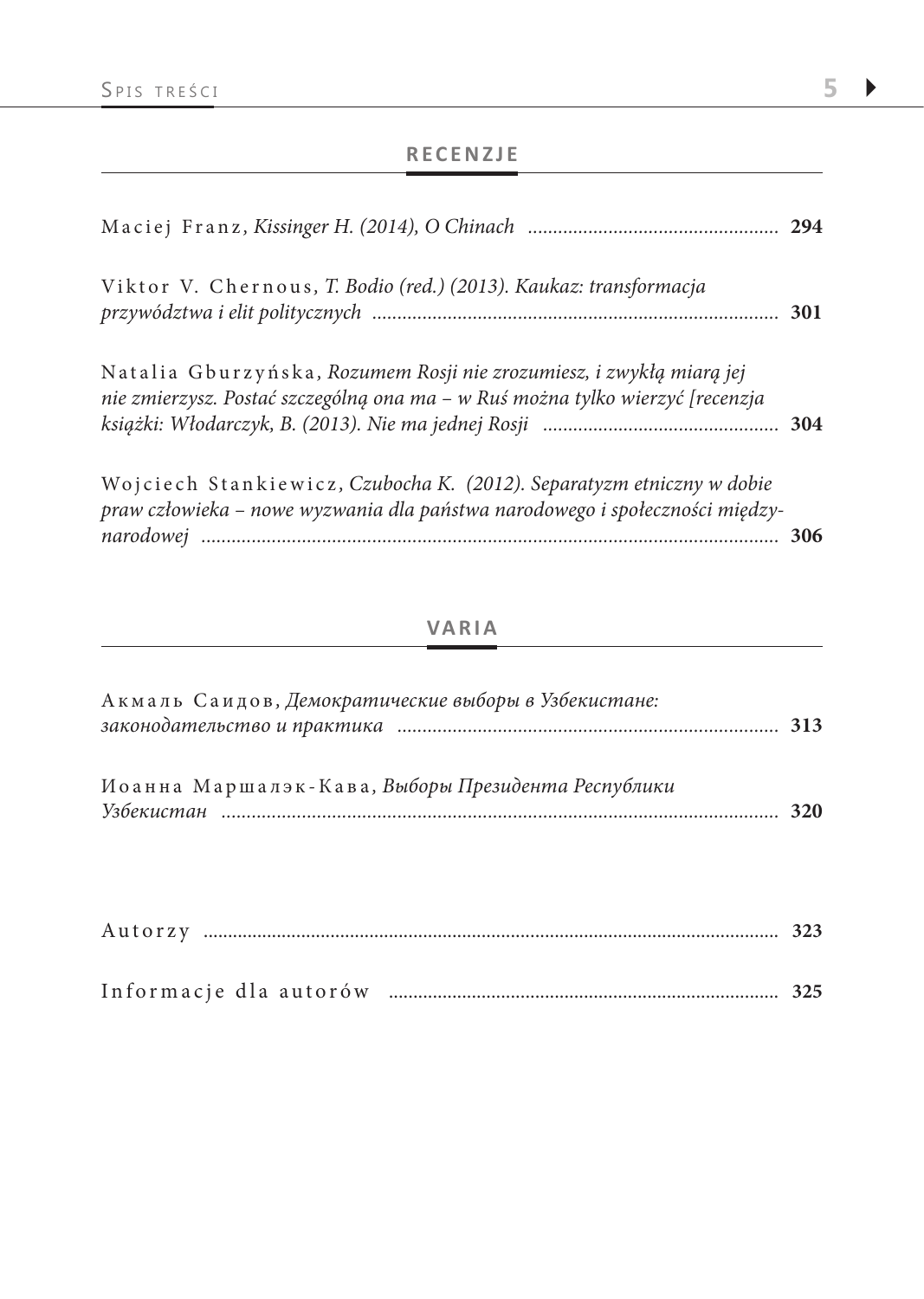# **CONTENTS**

|  |  | From the Editor |  |  |  |
|--|--|-----------------|--|--|--|
|--|--|-----------------|--|--|--|

# **ARTICLES**

## **POLITICS**

| Maryana Prokop, From the concept to the National Security Strategy<br>of Ukraine. The evolution of the National Security Policy of Ukraine in the years |  |
|---------------------------------------------------------------------------------------------------------------------------------------------------------|--|
| Bożena Wroniszewska, Sandra Gwóźdź, The rivalry strategies of politi-<br>cal parties during elections to the Bremen city council, from 1947 to 2011  42 |  |
| Октай Алиев, Мехти Абдуллаев, International Criminal Tribunal for<br>the former Yugoslavia: unclosed documentation of war criminal in Bosnia and        |  |
| Tadeusz Dmochowski, Soviet / Russian conventional arms trade with Syria                                                                                 |  |
| Andrzej Furier, Polish research of Caucasus and the challenges of modern                                                                                |  |

## **ECONOMY**

|  |  | Iwona Galewska, Maryana Prokop, Formulating principles of Ukra- |  |  |
|--|--|-----------------------------------------------------------------|--|--|
|  |  |                                                                 |  |  |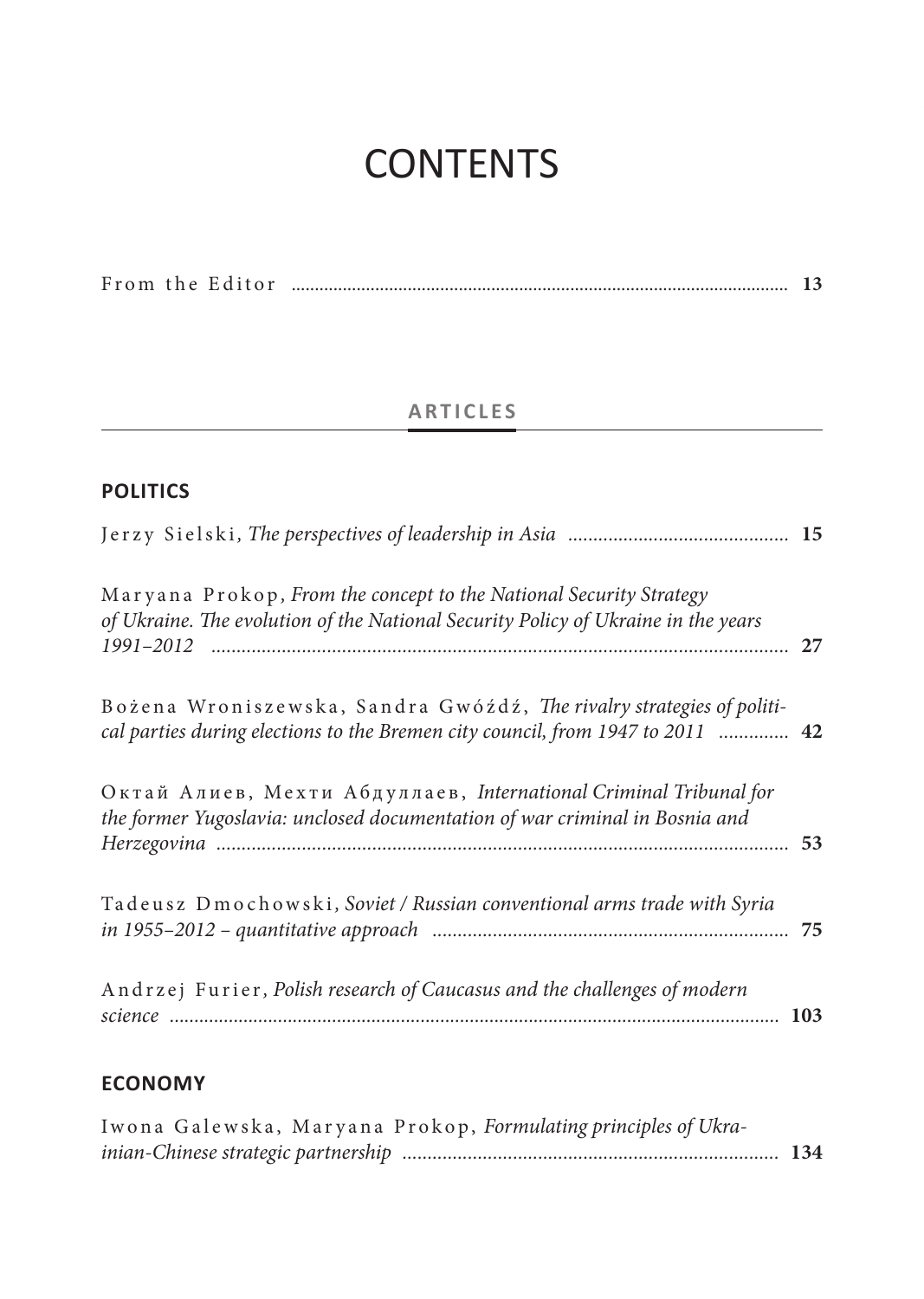| Arkadiusz Czwołek, Development of local and renewable energy sources in |  |
|-------------------------------------------------------------------------|--|
|                                                                         |  |

### **CULTURE**

| Natalia Gburzyńska, The higher education in Moscow and in Russia - the |  |
|------------------------------------------------------------------------|--|
|                                                                        |  |

Dariusz Matelski *, National identity and integration processes of the Sorbs in German Empire. Part II: From World War I to the present day (from 1914 to the early 21st century) ..........................................................................................* **182**

#### **HISTORY**

| Andrzej Chodubski, The factors of Polish-Mongolian contacts          |     |
|----------------------------------------------------------------------|-----|
| Arkadiusz Krawcewicz, Eastern Policy in the concepts of Conservative | 227 |

Swietłana Czerwonnaja *, Western Belarus in the Polish interpretation: selected historical topics and lyrical themes. Part I: Belarusian factor in the history of the Polish state (from ancient times to the end of the Second Commonwealth) ...* **246**

Akylbek L. Saliev*, About interventional practice of imperial power in national courts` activity of the nomadic population of Turkestan (on archival, legal and other materials) ..........................................................................................................* **273**

#### **REPORTS**

| Natalia Seklecka, Report from the 2nd International Scientific Conference        |     |
|----------------------------------------------------------------------------------|-----|
| "European diplomacy and the challenges of the 20eth and the 21st centuries"  283 |     |
|                                                                                  |     |
| Wojciech Łysek, Report from a national scientific conference "6th Congress       |     |
| of Polish Geopoliticians", 25-26 April 2014, Rzeszów                             | 287 |
|                                                                                  |     |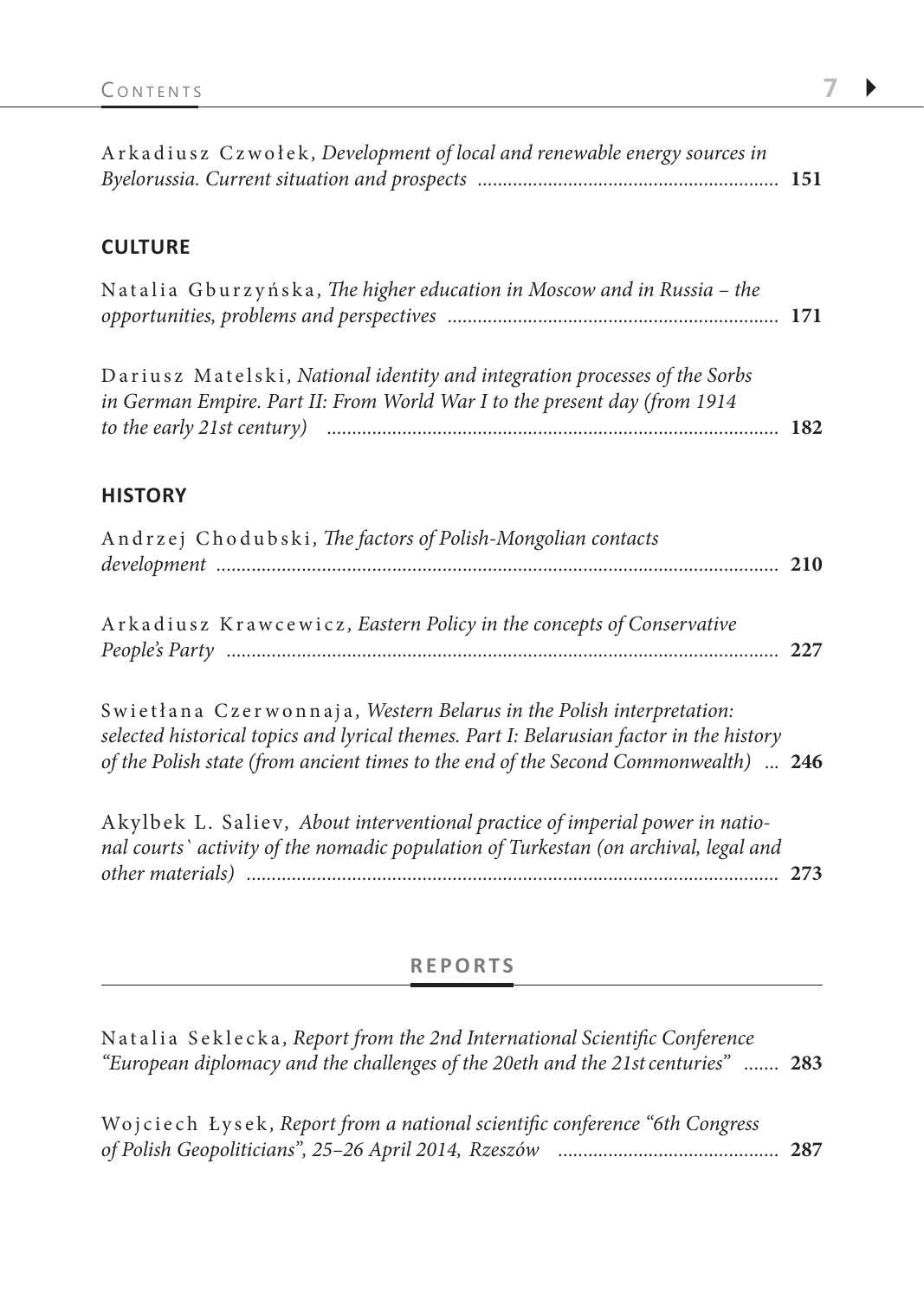## **REVIEWS**

| Maciej Franz, Kissinger, H. (2014). O Chinach [On China]  294                                                                                                                                                                                          |  |
|--------------------------------------------------------------------------------------------------------------------------------------------------------------------------------------------------------------------------------------------------------|--|
| Viktor V. Chernous, Bodio, T. (ed.). (2013). Kaukaz: transformacja przywódz-<br>twa i elit politycznych [Caucasus: the transformation of leadership                                                                                                    |  |
|                                                                                                                                                                                                                                                        |  |
| Natalia Gburzyńska, You will not understand Russia with your mind, and you<br>will not measure it by normal measures. It has a special form - in Russia you can<br>only believe [review of the book: Włodarczyk, B. (2013). Nie ma jednej Rosji (There |  |
|                                                                                                                                                                                                                                                        |  |
| Wojciech Stankiewicz, Czubocha K. (2012). [Ethnic separatism in the era                                                                                                                                                                                |  |

|  |  |  |  |  | of human rights – new challenges for national-states and the international commu- |  |
|--|--|--|--|--|-----------------------------------------------------------------------------------|--|
|  |  |  |  |  |                                                                                   |  |

## **VARIA**

| Akmal Saidov, Democratic elections in Uzbekistan: Law and Practice  313 |     |
|-------------------------------------------------------------------------|-----|
| Joanna Marszałek-Kawa, Election of the President of the Republic        | 320 |

| Authors |  |
|---------|--|
|         |  |

| Information for authors |  |  |
|-------------------------|--|--|
|-------------------------|--|--|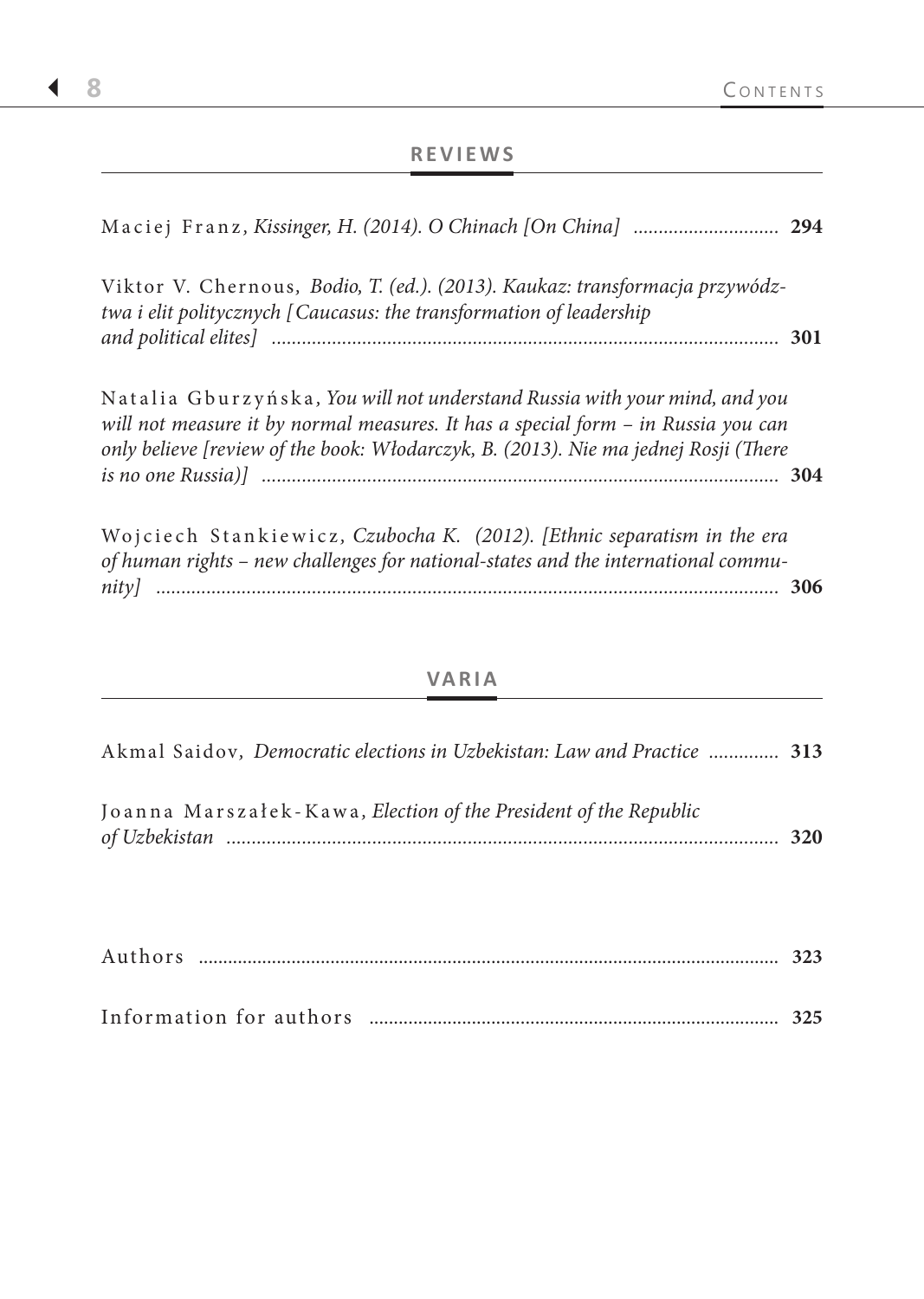# **ОГЛАВЛЕНИЕ**

|--|--|--|--|--|

## **СТАТЬИ**

## **ПОЛИТИКА**

| Георгий Сиелский, Перспективы политического лидерства в Азии  15                                                                |    |
|---------------------------------------------------------------------------------------------------------------------------------|----|
| Марьяна Прокоп, От концепции до стратегии национальной<br>безопасности Украины. Эволюция политики национальной безопасности     | 27 |
| Сандра Гвоздь, Божена Вронишевска, Стратегии борьбы<br>политических партий в период выборов в Городское собрание города         |    |
| Октай Алиев, Мехти Абдуллаев, Деятельность Международного<br>трибунала по бывшей Югославии: незакрытое досье криминальной войны |    |
| Тадеуш Дмоховский, Советские / российские поставки основных<br>видов обычного оружия в Сирию в 1955-2012 годы - количественный  |    |
| Анджей Фуриер, Польские исследования Кавказа, а проблемы                                                                        |    |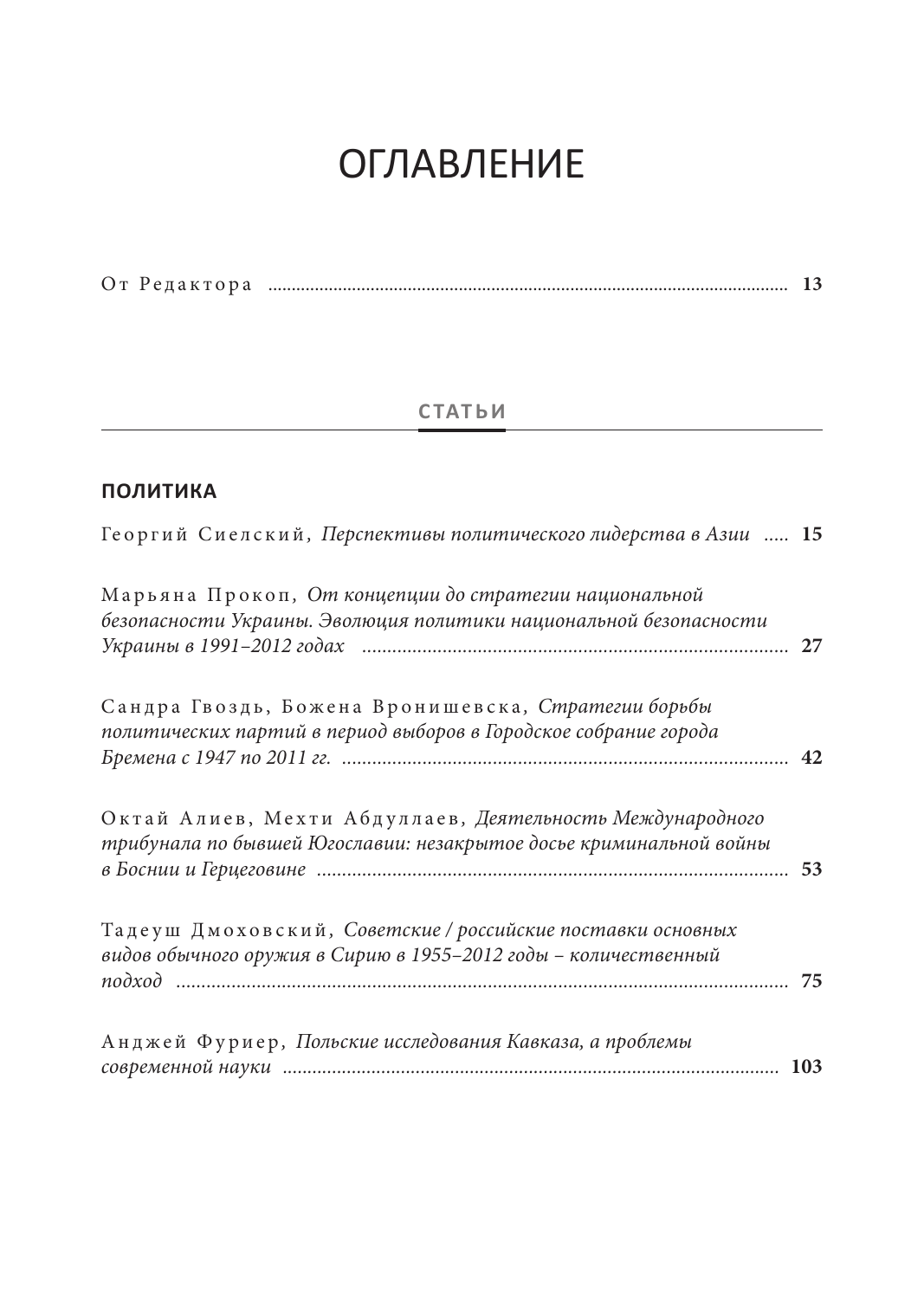### ЭКОНОМИКА

| Ивона Галэвска, Марьяна Прокоп, Формирование правил<br>украинско-китайского стратегического партнёрства  134                                                                                                       |  |
|--------------------------------------------------------------------------------------------------------------------------------------------------------------------------------------------------------------------|--|
| Аркадиуш Чволек, Развитие местных и возобновляемых источников                                                                                                                                                      |  |
| <b>КУЛЬТУРА</b>                                                                                                                                                                                                    |  |
| Наталья Гбужиньска, Высшее образование в Москве и в России -                                                                                                                                                       |  |
| Дариуш Мателский, Национальное самосознание и интеграционные<br>процессы лужицких сербов в Германской империи. Часть II: От первой<br>миров войны до наших дней (от 1914 года до начала XXI в.)  182               |  |
| ИСТОРИЯ                                                                                                                                                                                                            |  |
| Анджей Ходубский, Звена развития польско-монгольских                                                                                                                                                               |  |
| Аркадиуш Кравцевич, Восточная политика в концепциях                                                                                                                                                                |  |
| Светлана Червонная, Западная Беларусь в польской интерпретации:<br>избранные исторические темы и лирические мотивы. Часть І: Белорусский<br>фактор в истории польского государства (с древних времен до конца Вто- |  |
| Акылбек Л. Салиев, О практике вмешательства царской власти<br>в деятельность народных судов кочевого населения Туркестана                                                                                          |  |
|                                                                                                                                                                                                                    |  |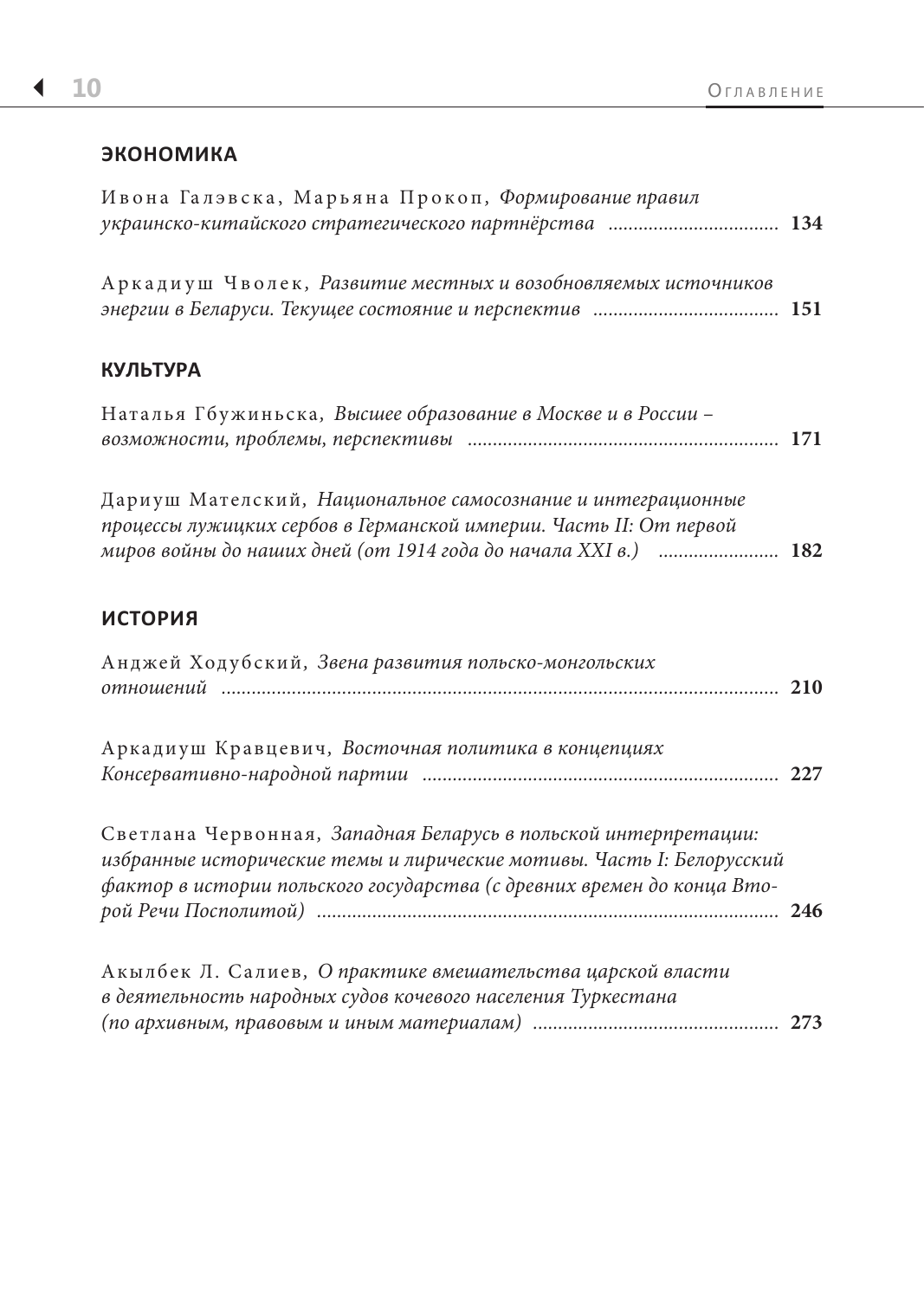### **СООБЩЕНИЯ**

| Наталия Секлецкая, Отчет из второй Международной конференции                                                   |     |
|----------------------------------------------------------------------------------------------------------------|-----|
| Войцех Лысек, Отчет из всепольской научно-практической<br>конференции «VI съезд польских геополитиков», Жешув, |     |
|                                                                                                                | 287 |

#### **РЕЦЕНЗИИ**

| Мацей Франц, рецензия книги: Киссинджер, X. (2014). О Chinach |  |
|---------------------------------------------------------------|--|
|                                                               |  |

Виктор В. Черноус, рецензия книги: Бодио, Т. (ред.) (2013). Kaukaz: transformacja przywództwa i elit politycznych [Кавказ: трансформация 

Наталия Гбужиньская, Умом Россию не понять, Аршином общим не измерить: У ней особенная стать - В Россию можно только верить. [Рецензия книги: Влодарчик, В. (2013). Nie ma jednej Rosji (Нет одной России)] ..... 304

Войцех Станкевич, рецензия книги: Чубоха К. (2012). Separatyzm etniczny w dobie praw człowieka - nowe wyzwania dla państwa narodowego i społeczności międzynarodowej [Этнический сепаратизм в эпоху прав человека - новые вызовы для национального государства и международного сообщества] .... 306

#### **PA3HOE**

| Акмаль Саидов, Демократические выборы в Узбекистане: |  |
|------------------------------------------------------|--|
|                                                      |  |